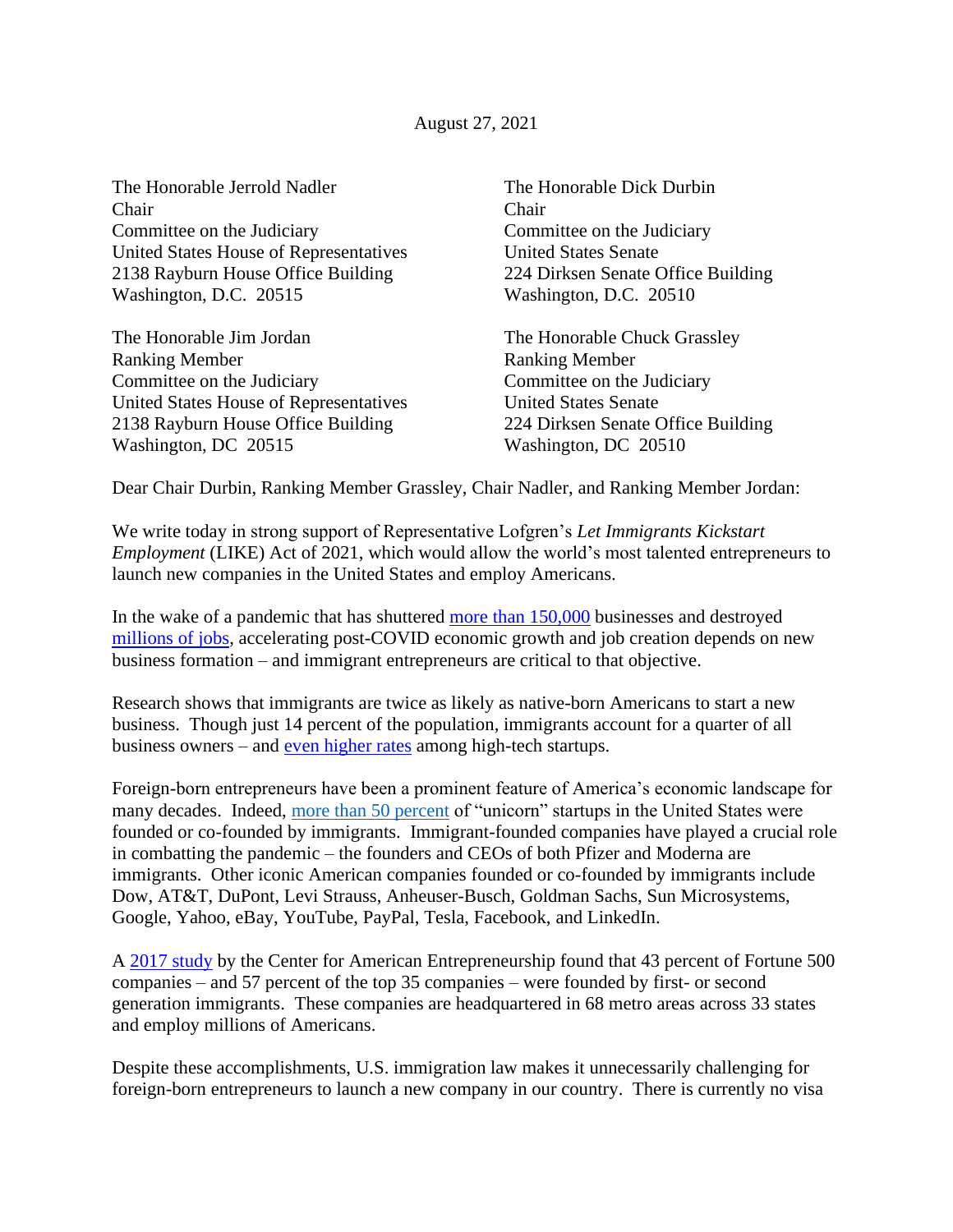category designed for the entrepreneurial model. Therefore, immigrant entrepreneurs struggle to fit square pegs in round holes and use visa categories that are challenging for startups.

For example, the H-1B visa requires an employer-employee relationship and therefore is not helpful for the founders of companies. The O-1A visa for "extraordinary ability" is frustrating for young entrepreneurs who do not have a long track record. And the E-2 visa excludes many countries and requires capital from the entrepreneur's home country (as opposed to a U.S. investor).

The LIKE Act fixes this deficiency in immigration law by creating a dedicated startup visa for the entrepreneurs. These entrepreneurs only qualify for the visa if they create American jobs and attract significant investment capital from U.S. investors. This is a formula for success, as it ensures that only the most meritorious entrepreneurs are able to earn the startup visa.

Representative Lofgren's legislation also creates a nonimmigrant visa for essential startup employees to ensure young, high-growth companies can attract top technical talent to grow the company in the United States. This provision is appropriately limited in number and tailored toward high-growth companies.

The United States is one of only a few industrialized nations that does not have a visa category for foreign-born entrepreneurs. In recent years, many other nations – including [China,](http://www.chinadaily.com.cn/a/201809/15/WS5b9c4223a31033b4f4656308.html) [Canada,](https://www.canada.ca/en/immigration-refugees-citizenship/services/immigrate-canada/start-visa.html) [Germany,](https://www.make-it-in-germany.com/en/jobs/setting-up-a-business/visa/general/) [France,](https://lafrenchtech.com/en/how-france-helps-startups/french-tech-visa/) [New Zealand,](https://www.newzealandnow.govt.nz/investing-in-nz/visas/entrepreneur-visa) [Australia,](https://www.zdnet.com/article/new-entrepreneur-visa-rolled-out-in-south-australia/) [Chile,](https://www.startupchile.org/programs/) and [the UK](https://www.gov.uk/government/news/new-start-up-visa-route-announced-by-the-home-secretary) – have overhauled their immigration laws to attract foreign-born entrepreneurs, including American entrepreneurs.

America has been feeling the heat of heightened competition for innovative talent for years now. In 2017 more new technology jobs [were created](https://www.bloomberg.com/news/articles/2018-07-24/toronto-beats-bay-area-in-new-tech-jobs-and-new-york-in-talent) in Toronto than in Silicon Valley, Seattle, and Washington, D.C. combined. In addition, the United States' share of global venture capital investment has dropped from 83 percent to 51 percent in the last 17 years.

Given this new competitive reality, Congress should create a new visa category – a startup visa – specifically designated for foreign-born entrepreneurs who want to launch new businesses in the United States.

A [study](https://www.kauffman.org/entrepreneurship/reports/give-me-your-entrepreneurs-your-innovators-estimating-employment-impact-of-a-startup-visa/) of similar legislation by the Kauffman Foundation concluded that a startup visa would create as many as 1.6 million new American jobs within 10 years. Other [studies](https://nfap.com/wp-content/uploads/2016/03/NFAP-Policy-Brief.Analysis-of-Startup-Visa-Proposals1.pdf) have estimated that a new visa category for foreign-born entrepreneurs could create as many as 3 million new American jobs over a decade.

In a post-COVID global economy in which the competition for talent is increasingly fierce, the United States needs an immigration framework consistent with its national identity as a land of opportunity, but also one that puts greater emphasis on attracting and retaining the world's best and most innovative talent.

Foreign-born entrepreneurs have created many of America's largest and most successful companies. We want the next generation of great companies launched in America too.